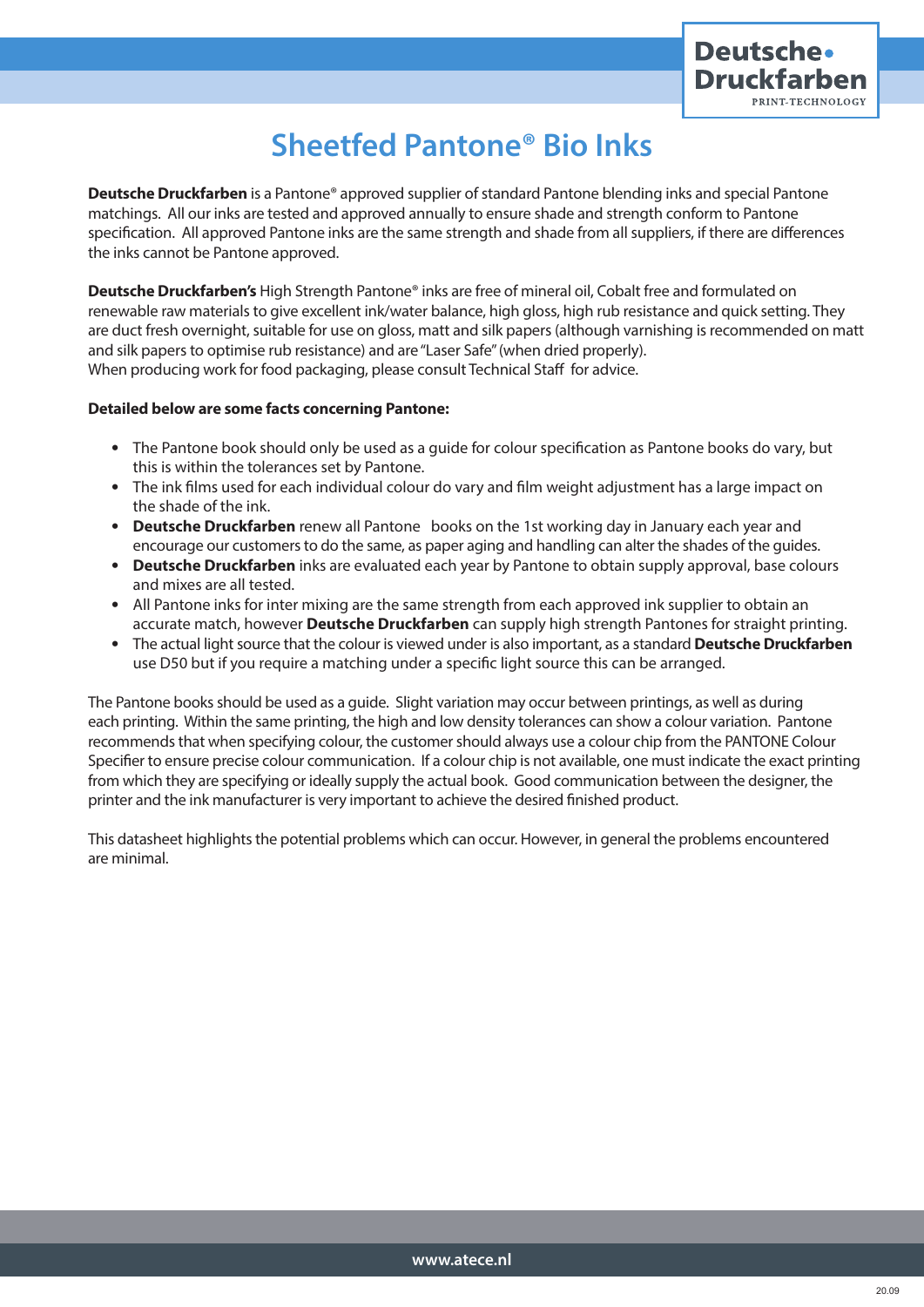

**Deutsche Druckfarben** have invested in the latest computerised spectrophotometer from Gretag, which allows colours to be clearly specified using colour metric systems. The colour co-ordinates can be transported to any location through the internet enabling colour communication at the touch of the button.

Demonstrations of this system can be carried out by prior arrangement.

There are also many other parameters which need to be considered when requesting special matchings. When an order is placed, information concerning the substrate to be used, whether the c or u shade of the Pantone book needs to be matched, and any post print processes such as lamination, UV varnishing, laser personalising etc. all need to be considered. Without all this information being carefully collated the final printed shade on press will be inaccurate, or the ink may not be suitable for its required end use.

## **UV Varnish and Lamination**

It is important to understand that although **Deutsche Druckfarben** Sheetfed Pantones are formulated to be suitable for UV Varnish and Lamination, the following standard colours are not resistant to colour change under these conditions:

- Reflex Blue
- 072 Blue
- Purple
- Violet
- Rhodamine Red

Please note that LAMINATION Colours with high resistance properties are available on request. However, you should consult our Technical staff for advice on UV Varnishing such colours.

**NOTE: When mixing with very low percentages of purple, it is possible under extreme circumstances for the pigment to be affected by the IPA in the fount mix - please contact our Technical Staff for further advice on the use of formulations based on resistant pigments.**